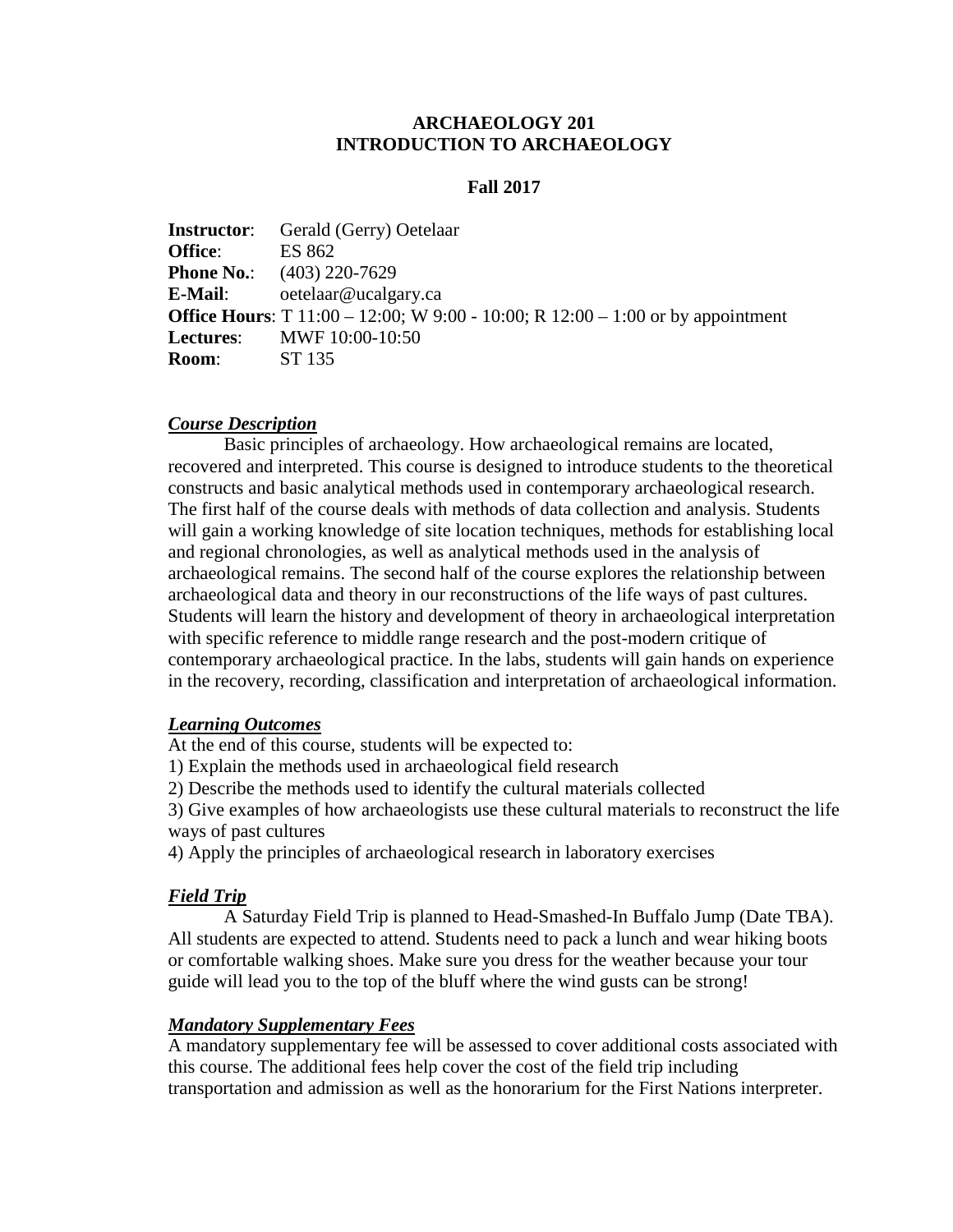# *Evaluation Methods*

1) The lecture portion of the class is evaluated through two midterm examinations and a scheduled final exam. Exam formats will vary, and may consist of some combination of matching questions, multiple choice, definitions, and/or short answer.

2) The lab portion of the class is evaluated through four short answer quizzes (5%) and a final project. The final project consists of a simulated archaeological excavation in the lab (5%) and then a written report interpreting those results (15%).

# *Required Text:*

Thomas, David Hurst, Robert L. Kelly, and Peter C. Dawson 2008 Archaeology (First Canadian Edition). Nelson Education.

#### *Marking Scheme*

Exam I:  $15\%$  (October  $11<sup>th</sup>$ ) Exam II:  $20\%$  (November  $8<sup>th</sup>$ ) Final Exam: 25% (Scheduled) Lab Grade: 40% (Determined by your TA).

Students need not obtain a passing grade in each component of the course to receive a passing grade. Late papers and class assignments will be subject to a penalty of 5% per day. Any medical or family reasons cited for deferred exams, extensions or late papers will have to be supported by appropriate documentation.

#### *Grade Scale:*

**95% = A+ 90% = A 87% = A-84% = B+ 80% = B 77% = B-72% = C+ 65% = C 60% = C-55% = D+ 50% = D Below = F**

#### **PLAGIARISM AND CHEATING**

Plagiarism: "to steal and pass off the ideas or words of another as one's own" (Webster's). Plagiarism will not be tolerated and will automatically result in a failing grade for the submission. Any student caught plagiarizing will also be subject to additional University sanctions. Students are expected to be familiar with the Department of Anthropology and Archaeology's policy on intellectual honesty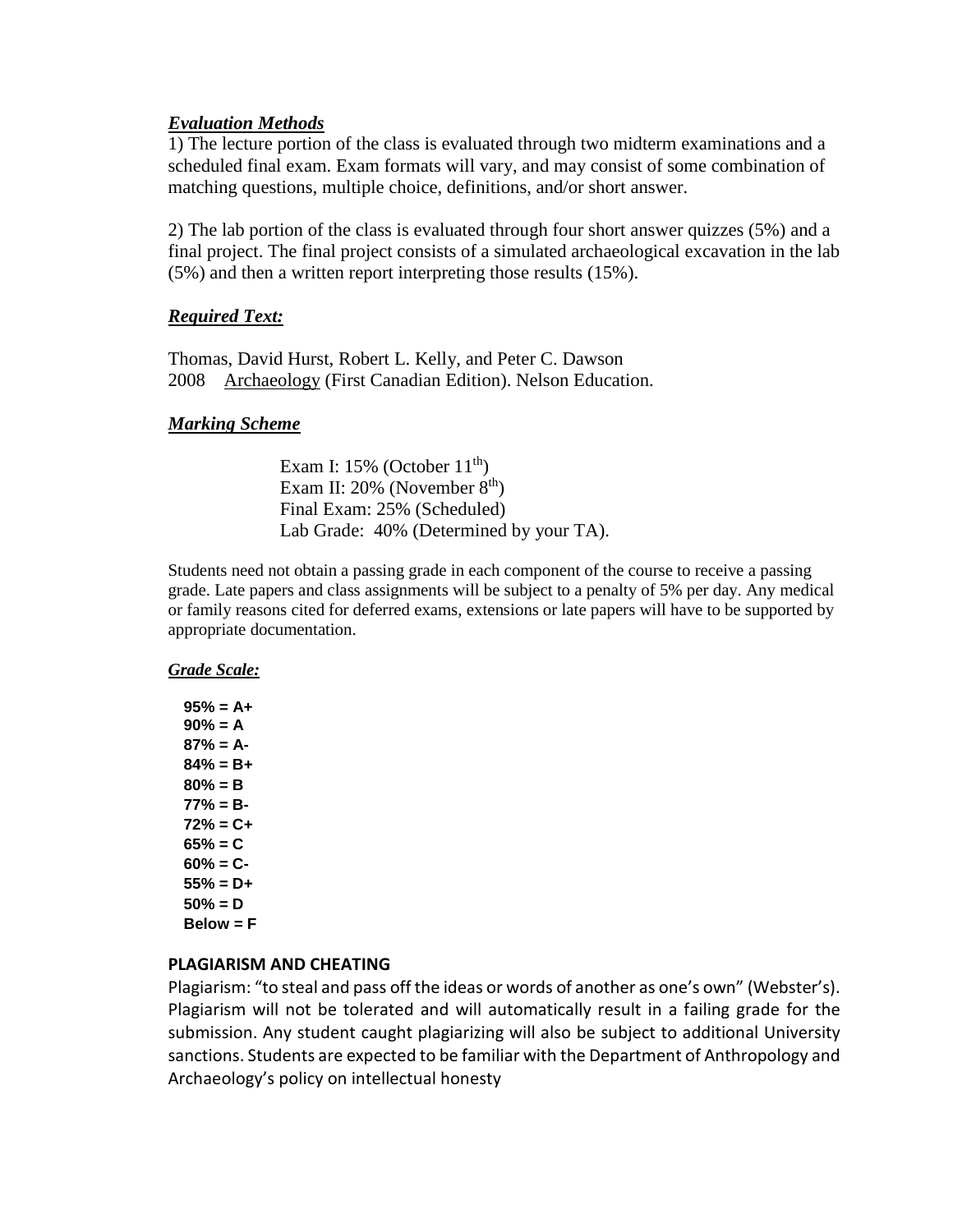#### **DEFERRED EXAMS:**

A student who is absent from a test for legitimate reasons must discuss an alternative course of action with the instructor. The instructor at their discretion may transfer the percentage weight for the test to the final examination, if there is a final examination in the course, set another test, etc. An instructor will normally make this decision on the basis of verbal information provided by the student. In the event that an instructor feels that they cannot judge the veracity of the information provided, Students must be aware that they are responsible for payment of any charge associated with the medical assessment and documentation as this service falls outside the realm of services provided by the Provincial Health Care Plan. Deferral of the final exam requires Registrar approval.

## **ACADEMIC ACCOMMODATIONS**

#### <http://www.ucalgary.ca/access/accommodations/policy>

Students needing an Accommodation because of a Disability or medical condition should communicate this need to Student Accessibility Services in accordance with the Procedure for Accommodations for Students with Disabilities Students needing an Accommodation based on a Protected Ground other than Disability, should communicate this need, preferably in writing, to the instructor of this course.

## **ACADEMIC INTEGRITY**

Academic integrity is essential to the pursuit of learning and scholarship in a university, and to ensuring that a degree from the University of Calgary is a strong signal of each student's individual academic achievements. As a result, the University treats cases of cheating and plagiarism very seriously. Non-academic integrity also constitutes an important component of this program.

For detailed information on what constitutes academic and non-academic misconduct, please refer to the following link: [http://www.ucalgary.ca/pubs/calendar/current/k-2-](http://www.ucalgary.ca/pubs/calendar/current/k-2-1.html) [1.html](http://www.ucalgary.ca/pubs/calendar/current/k-2-1.html)

All suspected cases of academic and non-academic misconduct will be investigated following procedures outlined in the University Calendar. If you have questions or concerns about what constitutes appropriate academic behavior or appropriate research and citation methods, you are expected to seek out additional information on academic integrity from your instructor or from other institutional resources.

Where there is a criminal act involved in plagiarism, cheating or other academic misconduct, e.g., theft (taking another student's paper from their possession, or from the possession of a faculty member without permission), breaking and entering (forcibly entering an office to gain access to papers, grades or records), forgery, personation and conspiracy (impersonating another student by agreement and writing their paper) and other such offences under the Criminal Code of Canada, the University may take legal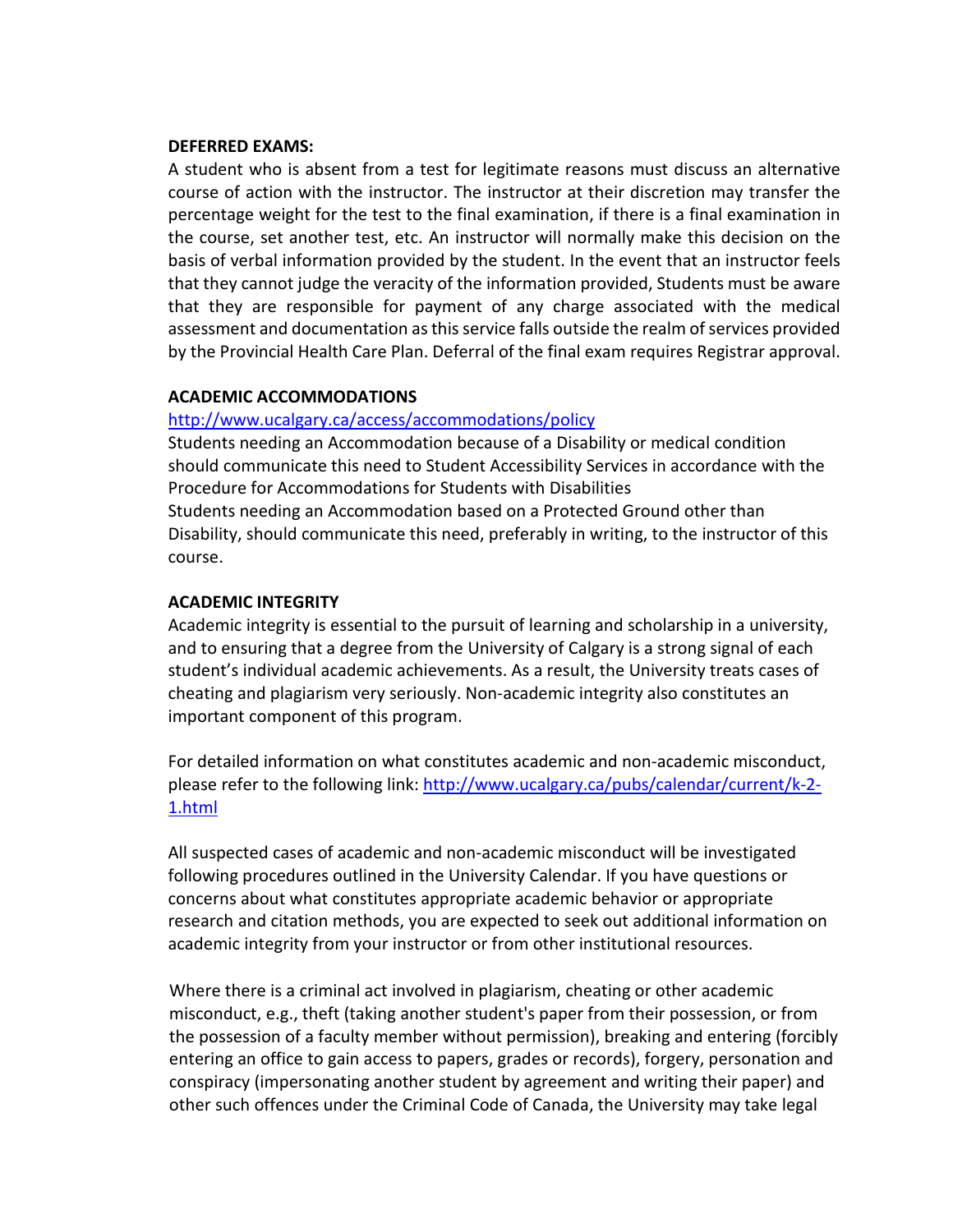advice on the appropriate response and, where appropriate, refer the matter to the police, in addition to or in substitution for any action taken under these regulations by the University

## **TEACHING EVALUATIONS / USRIS (Universal Student Ratings of Instruction)**

At the University of Calgary, feedback provided by students through the Universal Student Ratings of Instruction (USRI) survey provides valuable information to help with evaluating instruction, enhancing learning and teaching, and selecting courses. **Your responses make a difference, please participate!** Website:

http://www.ucalgary.ca/usri/

#### **Writing Across the Curriculum**

Writing skills are not exclusive to English courses and, in fact, should cross all disciplines. The University supports the belief that throughout their University careers, students should be taught how to write well so that when they graduate their writing abilities will be far above the minimal standards required at entrance. Consistent with this belief, students are expected to do a substantial amount of writing in their University courses and, where appropriate, members of faculty can and should use writing and the grading thereof as a factor in the evaluation of student work. The services provided by the Writing Support, part of the Student Success Centre, can be utilized by all undergraduate and graduate students who feel they require further assistance

**Emergency Evacuation Assembly Points**: In the event of an emergency that requires evacuation, please refer to the following link to become familiar with the assembly points for the class:<http://www.ucalgary.ca/emergencyplan/assemblypoints>

# **Freedom of Information and Protection of Privacy Act: Freedom of Information and Protection of Privacy Act**

The University of Calgary is committed to protecting the privacy of individuals who work and study at the University or who otherwise interact with the University in accordance with the standards set out in the Freedom of Information and Protection of Privacy Act. Please refer to the following link for detailed information:

# <http://www.ucalgary.ca/legalservices/foip>

The Department of Anthropology and Archaeology's FOIP (Freedom of Information and Privacy) policy requires all reports/examinations to be returned to students during class time or the instructor's office hours. Any term work not picked up will be placed in the Anthropology and Archaeology Office (ES620) for distribution. Any student not wishing to have their work placed in the office must make alternative arrangements with the course instructor early in the term.

**Safewalk Information:** Campus Security, in partnership with the Students' Union, provides the Safewalk service, 24 hours a day to any location on Campus including the LRT, parking lots, bus zones and University residences. Contact Campus Security at (403)